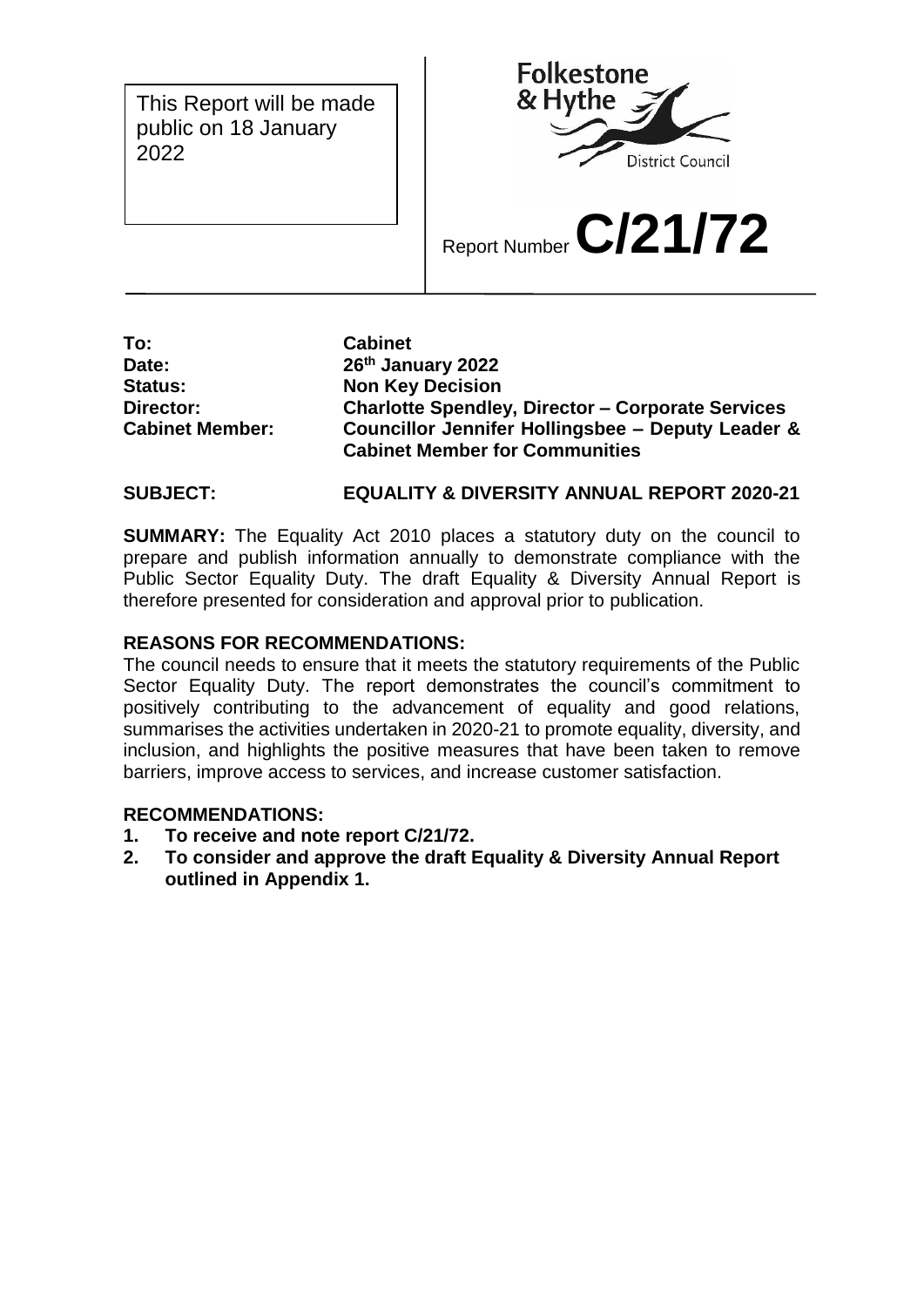## **1. BACKGROUND**

- 1.1 The Equality Act 2010 created a Public Sector Equality Duty. In essence, this duty requires public authorities to consider how they could positively contribute to the advancement of equality and good relations. It requires equality considerations to be taken into account when making decisions and reflected in the design of policies and the delivery of services. While compliance is a legal obligation, the duty should be viewed as beneficial for organisations; the aims of better informed public sector decision-making and policy development should lead to services that effectively and appropriately meet diverse user needs and to increased customer satisfaction.
- 1.2 The Public Sector Equality Duty is made up of a general equality duty, which is the overarching requirement of the Public Sector Equality Duty, and 'specific duties', which are designed to ensure public authorities meet the general equality duty.
- 1.3 The general equality duty came into force in April 2011 and states that in the exercise of their functions a public authority must have due regard to the need to:
	- Eliminate unlawful discrimination, harassment and victimisation and other conduct prohibited by the Equality Act;
	- Advance equality of opportunity between people who share protected characteristic and those who do not; and
	- Foster good relations between people who share a relevant protected characteristic and those who do not.

Having due regard for advancing equality involves:

- Removing or minimising disadvantages suffered by people due to their protected characteristics;
- Taking steps to meet the needs of people from protected groups where these are different from the needs of other people; and
- Encouraging people from protected groups to participate in public life or in other activities where their participation is disproportionately low.

Having due regard for fostering good relations involves tackling prejudice and promoting understanding.

The Act states that compliance with the equality duty may involve treating some people more favourably than others.

- 1.4 The Public Sector Equality Duty covers the nine protected characteristics outlined in the Equality Act, which are:
	- Age
	- **•** Disability
	- Gender Reassignment
	- Pregnancy and Maternity
	- Race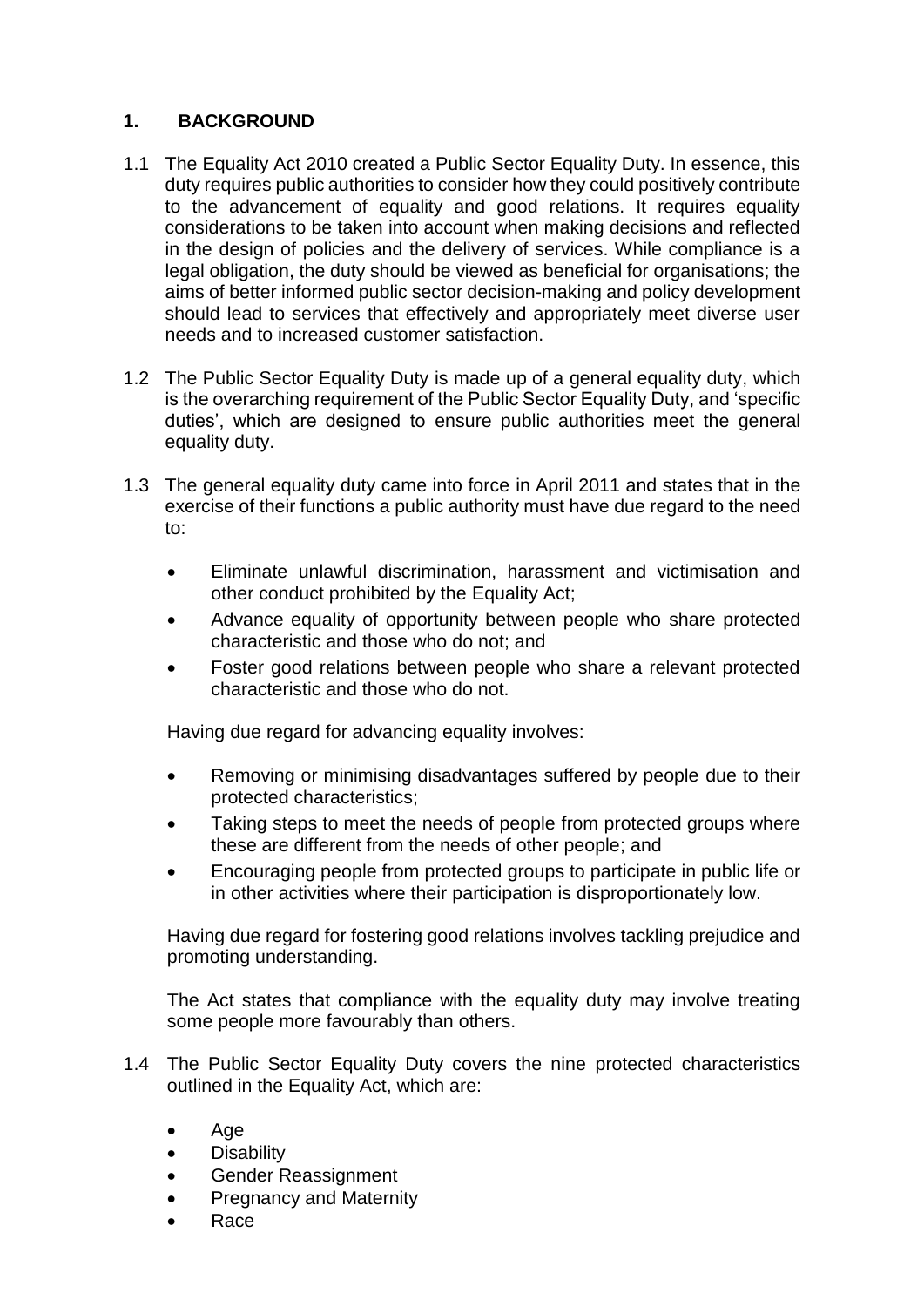- Religion or Belief
- Sex

1

- Sexual Orientation
- $\bullet$  Marriage and civil partnership<sup>1</sup>.

### **2. THE ANNUAL EQUALITY & DIVERSITY REPORT**

- 2.1 The 'specific duties' outline a statutory requirement for public authorities to publish information annually to demonstrate compliance with the general equality duty (outlined in paragraph 1.3).
- 2.2 The current publication is over 12 months old so an updated version is now required.
- 2.3 This annual report has therefore been updated in order to demonstrate the council's compliance with the general Public Sector Equality Duty and commitment to its principles. The report:
	- Provides a range of demographic and socio-economic information. This can be used to understand more about the needs of our local communities and those that may be affected by council services, policies and practices and in order to inform decision-making and policy development.
	- Demonstrates how the council has engaged with the community, taken actions to enable better understanding of different customer needs and ways to support them, and considered potential equality and diversity implications prior to making decisions.
	- Outlines the activities the council has undertaken over the past year to promote equality, diversity and inclusion amongst its workforce, Members and within the community, and the positive measures that have been taken to remove barriers, improve access to services and increase customer satisfaction.
- 2.4 The 'specific duties' also outline the requirement for the council to prepare and publish equality objectives that it thinks it should achieve in order to meet the general equality duty every four years. These equality objectives are outlined in the council's current Equality and Diversity Policy (2021-25) and reproduced in section 6 of the Equality & Diversity Annual Report (Appendix 1).
- 2.5 Once considered and approved by Cabinet, the Equality and Diversity Annual Report will be published on the Equality and Diversity page of the council's website.

### **3. IMPACT ON CORPORATE STRATEGY AND POLICY DEVELOPMENT**

 $1$  Only the first aim of the general equality duty applies to this characteristic, meaning that public authorities need to have due regard to the need to eliminate unlawful discrimination against someone because of their marriage or civil partnership status in the workplace. The other aims (advancing equality and fostering good relations) do not apply.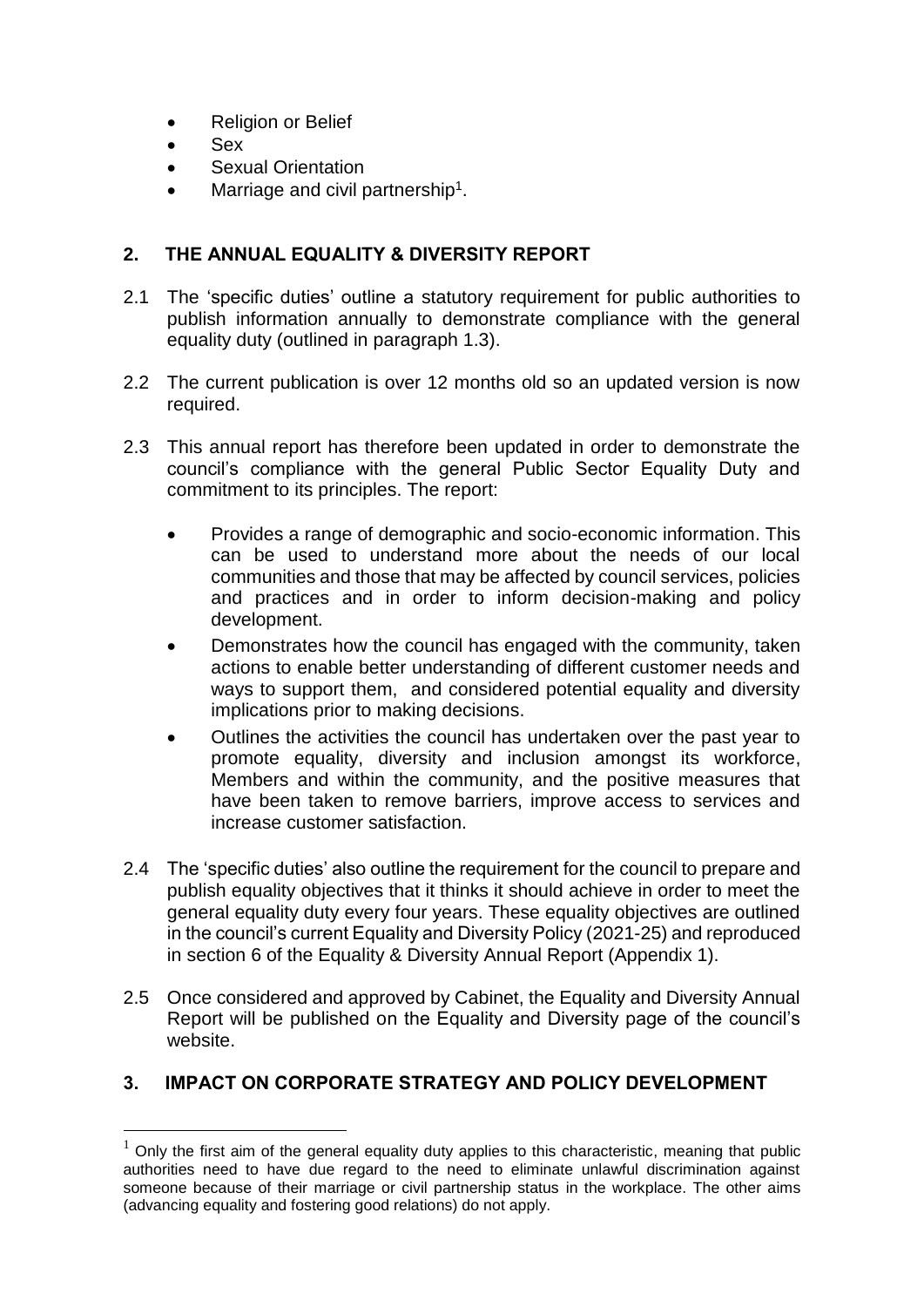- 3.1 A number of actions have taken place in 2020-21 in support of the delivery of the Corporate Plan and these are highlighted in the annual report (Appendix 1). The council has a number of strategies, policies and strategic projects in place to meet the current and anticipated needs of a diverse district and will continue to use this type of information to inform service design, policy development and future decision-making.
- 3.2 The report highlights activities that have taken place in 2020-21 to support different customer needs, to promote equality, diversity and inclusion, and the positive measures that have taken place to remove barriers, improve access to services and increase customer satisfaction. Areas of note include:
	- The launch of the Council's new housing service on  $1<sup>st</sup>$  October 2020 with a vision of putting tenants at the very heart of the service. The housing team have worked during the first six-months to improve tenant engagement through conducting a tenant and leaseholder satisfaction survey to develop an action plan for improvement; working with the Tenant and Leaseholder Board, TPAS (tenant engagement specialists), and tenants, to create a Tenant Engagement Strategy and introducing a variety of tenant communications, including the establishment of a biannual tenant newsletter, and harnessing bulk email and text messaging systems to keep tenants informed.
	- The successful retention of the Customer Service Excellence accreditation and being awarded with three additional compliance plusses following assessment in September 2020. The additional compliance plusses were awarded for the following: the work undertaken by the Welfare Team to support customers during the Covid crisis; the adaptation of policies and procedures (and the development of new ones where needed) to make sure customer needs were properly identified; and making sure that all customers knew how to access services during lockdown.
	- Following the creation of a dedicated Welfare Team within the council in 2019 to support customers and signpost them appropriately, the team have undertaken further training during the year with the National Autistic Society. All members of the team have also become Armed Forces Champions and use analytical software to identify people potentially eligible for pension credits, discretionary housing payments and financial support payments for their council tax to help them claim these benefits.
	- The Council won a Silver Award in the Defence Employer Recognition Scheme during the year, and the council submitted a further application for a Gold Award in March 2021, which has since been successful. This means that the council is now recognised with the highest award for its role in employing and supporting persons who serve and protect our country.
	- Working in partnership with Kent Coast Volunteering, the council successfully bid for £70,000 of grant funding from the Armed Forces Covenant Fund Trust and alongside funding from Kent County Council's Combined Members' grant and the district council's own Member Ward Grant funding to establish a new community centre in Cherition for Ghurka veterans and other members of the local community.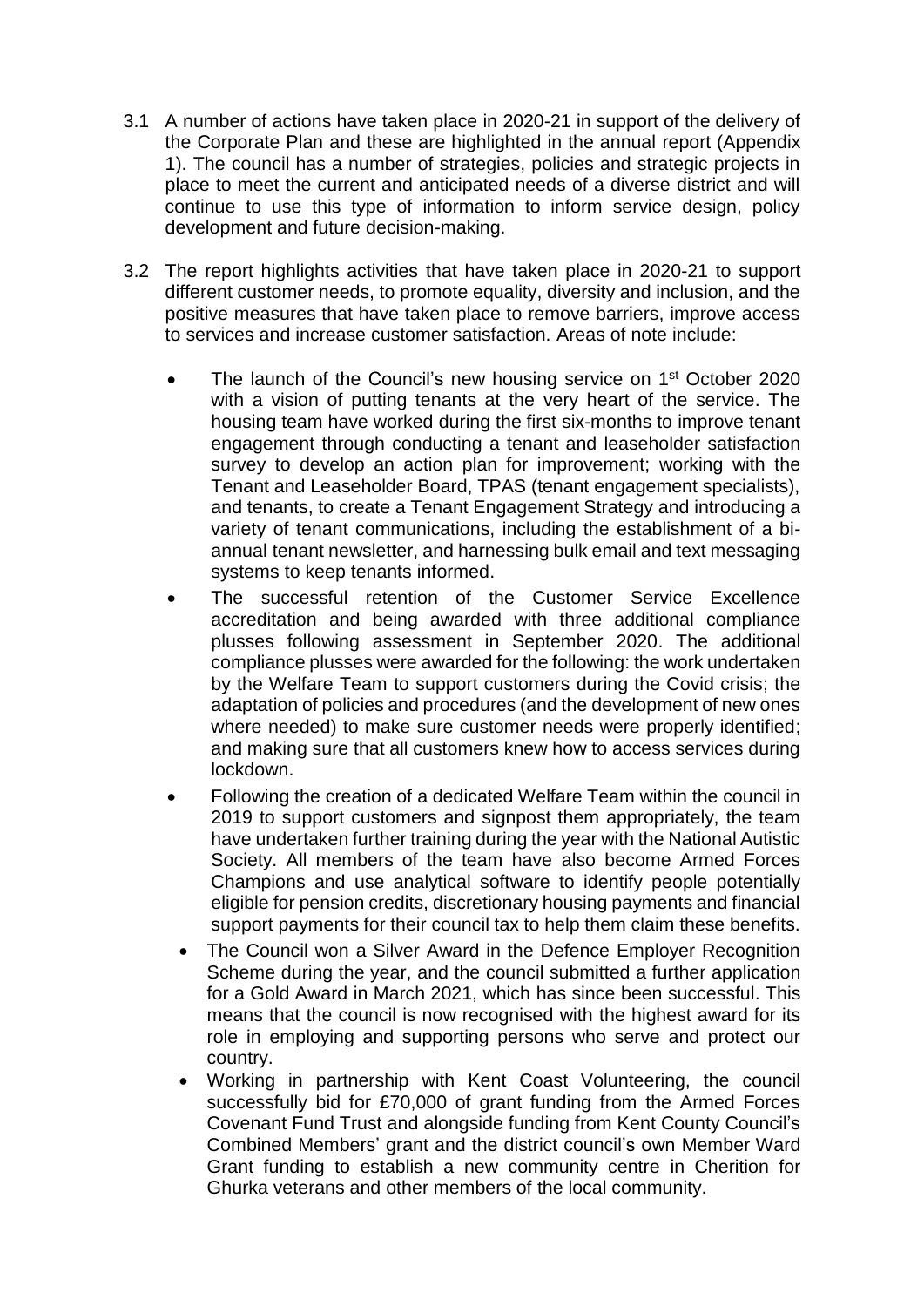- We have continued to support charities, voluntary and community groups through awarding 154 Ward Grants, provided over £50,000 of funding for community projects through our Local Children's Partnership Group, and awarded Grant Agreements to organisations that support vulnerable residents and health and wellbeing across the district, including Folkestone Sports Centre Trust and the Citizens Advice Bureau.
- Following the Council's swift establishment of three community hubs within the district in response to the coronavirus pandemic, the council committed to an additional £35,000 of funding to support the hub model in 2020/21 to provide a range of essential services needed to ensure the health and wellbeing of residents, particularly the most vulnerable. This collaborative effort between the council, volunteers, and charitable organisations has been recognised as an initiative of national importance, with the council receiving a Certificate of Excellence award from iESE, a national not-for-profit social enterprise to transform public services, in March 2021.The Folkestone & Hythe Community Safety Partnership have continued to deliver a range of Police and Crime Commissioner-funded projects during the year to vulnerable and diverse communities across the district. Projects have included working with Urban Pastors to tackle anti-social behaviour, Aspire to support homeless individuals and Kent Police on initiatives to help tackle knife crime within the community.
- The Folkestone Community Works Programme has continued to address issues faced by the most vulnerable in the district by funding projects that are working to improve access to services and opportunities for businesses and residents within the Central and East Folkestone wards. During the year, council-funded projects have provided professional support for residents who decided their route to economic independence was through self-employment, or had a need to supplement their income by creating a 'table top' businesses by using a skill or hobby to generate additional income.

### **4. RISK MANAGEMENT ISSUES**

4.1

| <b>Perceived risk</b>                                                                                       | <b>Seriousness</b> | Likelihood | <b>Preventative action</b>                                                 |
|-------------------------------------------------------------------------------------------------------------|--------------------|------------|----------------------------------------------------------------------------|
| Failure to fulfil<br>statutory<br>obligations<br>imposed by<br><b>Public Sector</b><br><b>Equality Duty</b> | <b>High</b>        | Low        | Preparation and<br>publication of Equality<br>& Diversity Annual<br>Report |

# **5. LEGAL/FINANCIAL AND OTHER CONTROLS/POLICY MATTERS**

### 5.1 **Legal Officer's Comments (NM)**

Legal implications and the council's statutory obligations are set out in the body of the report.

### 5.2 **Finance Officer's Comments (LW)**

There are no direct financial implications associated with the report